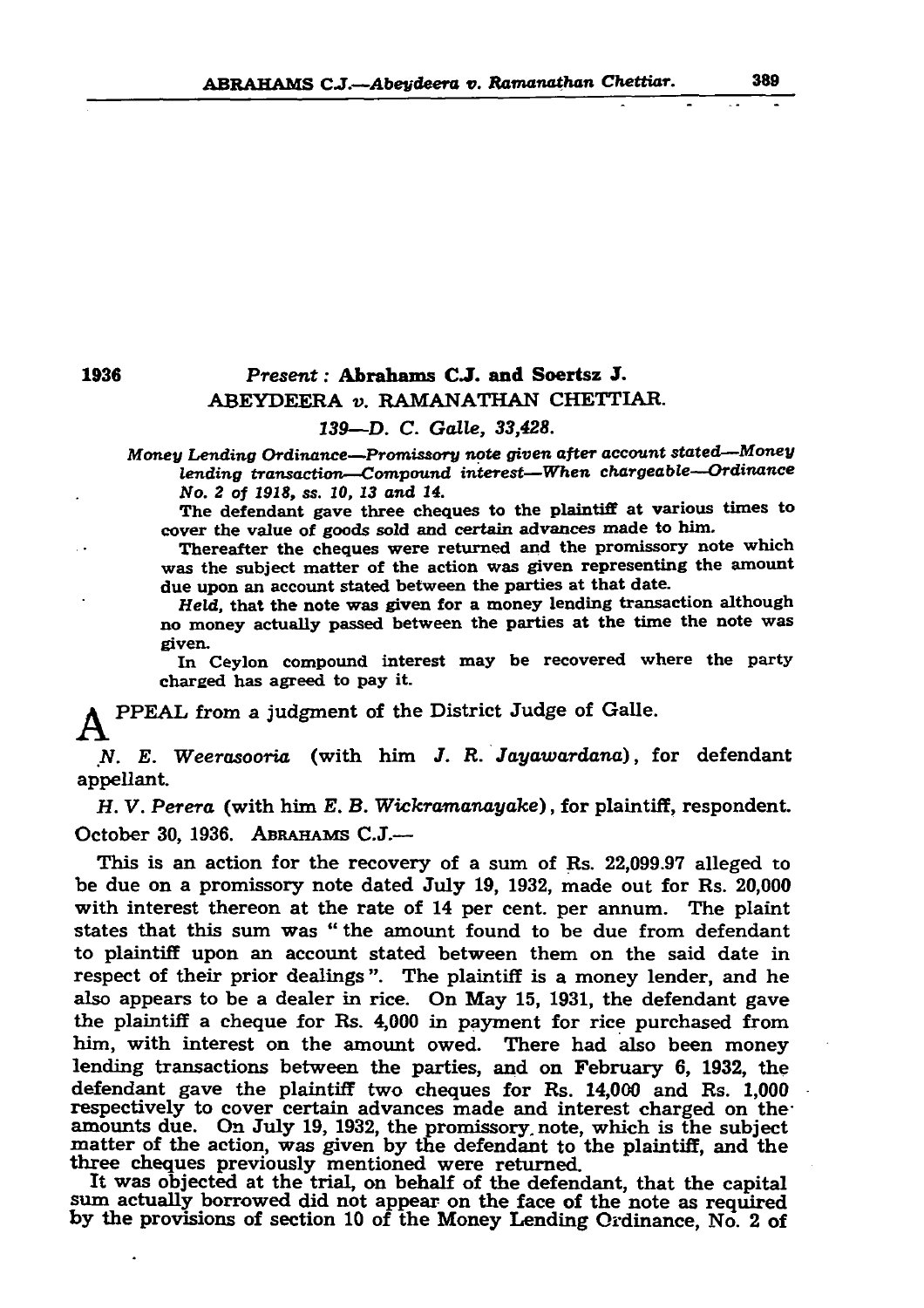## 390 ABRAHAMS C.J.—*Abeydeera v. Ramanathan Chettiar.*

1918, and therefore the note was not enforceable. It was further objected by him that the capital sum of Rs. 20,000 appearing on the note included compound interest, and that therefore the note was void, and also that it was a fictitious note within the meaning of section 14 of the Money Lending Ordinance and that it came under the provisions of section 13 of the Ordinance. At the trial it was admitted by Counsel for the plaintiff that in arriving at the sum of Rs. 20,000 compound interest was charged. The following were the issues at the trial:—

- 1. Does the capital sum of twenty thousand rupees, appearing on the note include interest on interest on previous transactions ?
- 2. If so, is the note void ?
- 3. Does the capital sum appearing on the note represent the actual sum due to plaintiff at the date of the note ?
- 4. If not, is the note enforceable.?
- 5. What amount if any is due on the note ?
- 6. Was the default if any, incorrectly setting out the capital sum borrowed due to inadvertence and not due to an intention to evade the provisions of the Money Lending Ordinance ?

In view of what I am about to find in this appeal, there will be no reason to discuss the learned Judge's finding on the 6th issue. He answered the other five as follows :—The first in the affirmative, the third in the negative, the second and fourth in favour of the plaintiff, and on the fifth he held that the plaintiff was not entitled to recover the full amount claimed on the note, as compound interest was not permissible, and that the claim must be deleted. The decree was formulated accordingly.

I am of the opinion that the first issue was properly answered in the affirmative on the admission of the plaintiff's Counsel " that in the note

is included the interest on a sum of Rs. 284 which was itself interest". Then comes the question as to whether the note was void on that account as issue 2 suggests it might be. The learned District Judge, so far as I can gather from the judgment, has held that compound interest is not legally chargeable, but he appears to consider that the note is not avoided thereby because it was not given on a purely money lending transaction, amounting as it did to an account stated which incorporated loans of money, sales of rice, and a few rupees representing plaintiff's travelling expenses. I propose to say something presently on what I take to be the true nature of the transaction for which the promissory note was given, but for the moment, dealing with the question of compound interest I am of the opinion that compound interest may be lawfully charged. The Money Lending Ordinance does not say that compound interest may not be charged. The only section in that Ordinance which has any reference to interest is section 4 which provides that rates above the rates mentioned in it are matters to be considered when a transaction is under review for the purpose of ascertaining whether it is harsh and unconscionable. Under the Roman-Dutch law, although it is not legal to charge compound interest, the South African Courts have allowed compound interest when there has been an undertaking to pay such interest or where there is a recognized custom to charge compound interest, or where the contract between the parties sanctions it, unless the amount charged can be said to be usurious. (See *Manfred Nathan, Common Law of South Africa,*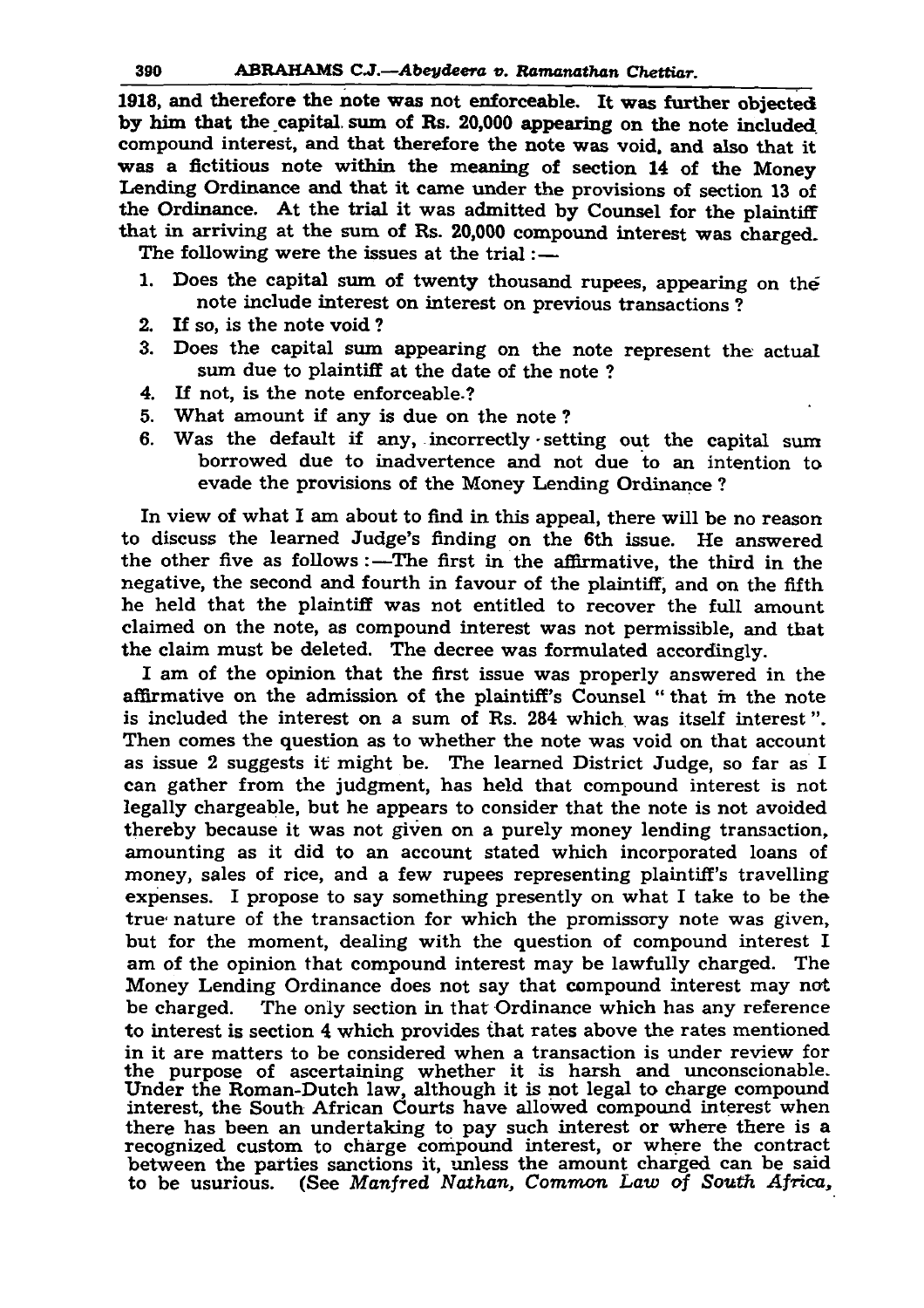#### ABRAHAMS C.J*.—Abeydeera v. Ramanathan Chettiar.* 391

*vol. II., pp. 667-670).* In *Ramasamy Pulle v. Thamby Candoe<sup>1</sup>,* it was held that the Dutch usury laws were purely local enactments and were not introduced into Ceylon. Section 3 of Ordinance 5 of 1852, as amended by section 97 of the Bills of Exchange Ordinance, No. 25 of 1927, enacts " that no person shall be prevented from recovering on any contract or engagement any amount of interest expressly reserved thereby, or from recovering interest at the rate of nine per cent, per annum on any contract or engagement, in any case in which interest is payable by law and no different rate of interest has been specially agreed upon between the parties, but the amount recoverable on account of interest or arrears of interest shall in no case exceed the principal". In *National Bank v*. *Stevenson\*,* compound interest was allowed by reason of the custom of the banks and the acquiescence of the defendant. In the present case there is no doubt that the defendant did agree to pay interest upon interest. He says in his answer that he was compelled to grant the note because he was hard pressed, and was afraid that the plaintiff would put him in Court. It follows then from the foregoing view that the third issue ought to have been answered in favour of the plaintiff, and that the appeal ought to be dismissed at this stage, although as the plaintiff has not appealed against the finding that he is not entitled to recover the full amount claimed on the note he cannot, of course, claim any further benefit from this finding than the mere dismissal of the appeal.

As I said earlier in the judgment, I propose to say something about the true nature of the transaction for which the note was given, because both at the trial and at the appeal it was contended by the defendant that as the actual amount due did not appear on the note, the note did not comply with the provisions of section 10 of the Money Lending Ordinance and was not enforceable, and that for the same reason the note was a fictitious note within the meaning of section 14 of the Money Lending Ordinance and was not enforceable. The plaintiff on the other hand contended that the Money Lending Ordinance did not apply as the transaction was not a purely money lending transaction, involving as it did a multiplicity of dealings between the parties only some of which were concerned with the lending of money. The learned District Judge said, "The note was not given on a purely money lending transaction. It includes a large sum on account of the sale of rice. Also a few rupees representing plaintiff's travelling expenses in connection with the transactions. The accounts were looked into between the parties and it was agreed that the sum of Rs. 20,000 was due. There was in fact no loan of money on the note. It created a novation of a pre-existing debt". I am of the opinion that the note was given for a purely money lending transaction although no money actually passed between the parties at the time the note was given. The plaintiff's manager, giving evidence, said that no money was lent on the note itself. The learned Judge accepting this, which, meaning as it did, that no money actually passed between the parties physically, came to the conclusion that no money was actually lent and he thereby overlooked the implications which arose from the return of the three cheques and the consequential giving of the promissory note. The obligation to pay the sums of money represented 1 (*1872-1875) Ramanathan 189.* \* *16 N. L. R. 496.*